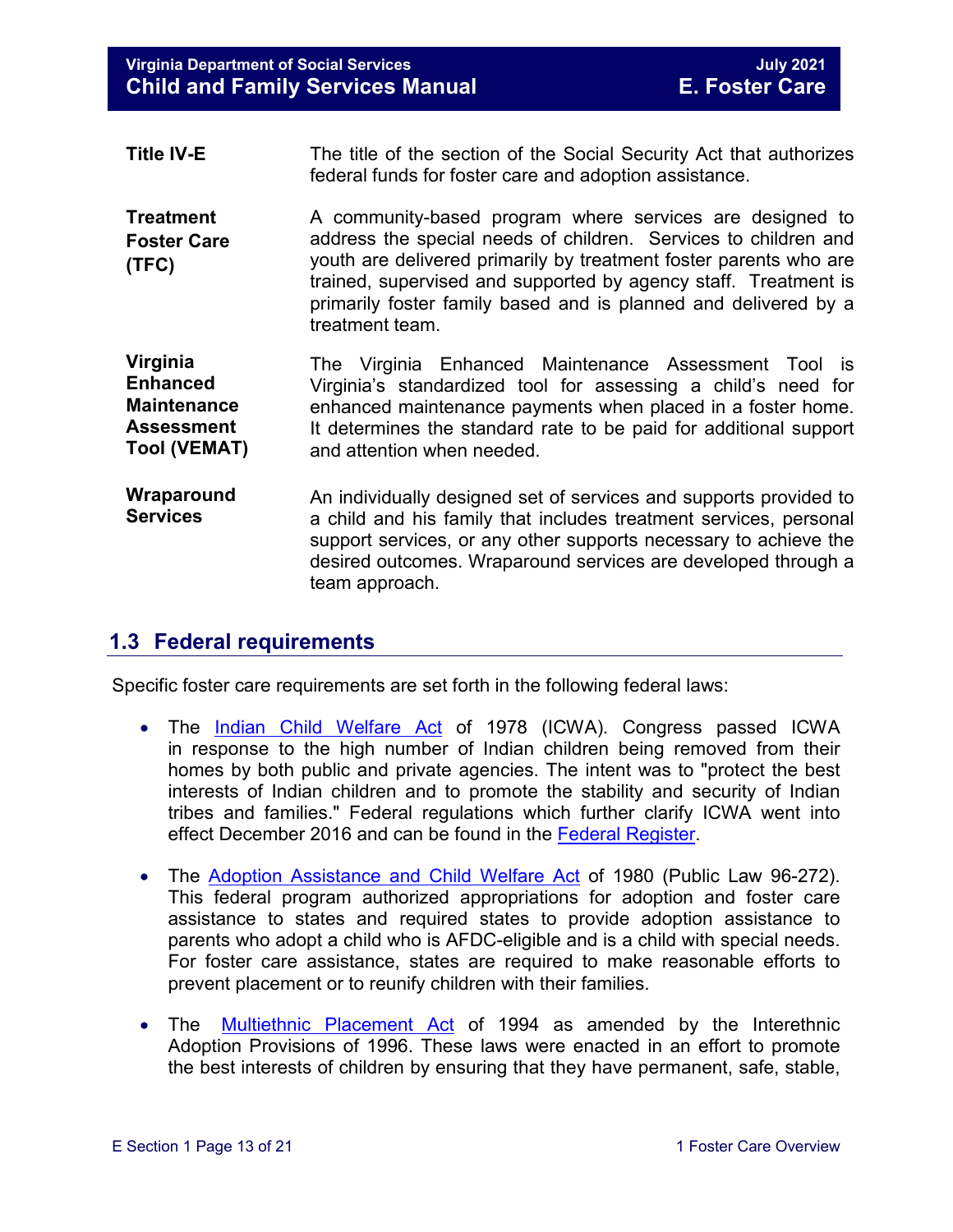and loving homes that will meet their individual needs, without regard to the child's or the prospective parent's race, color, or national origin.

- The [Adoption and Safe Families Act](https://www.congress.gov/105/plaws/publ89/PLAW-105publ89.pdf) of 1997. This law was passed to improve the safety of children, to promote adoption and other permanent homes for children who need them, and to support families. This law made changes and clarifications in a wide range of policies established under the Adoption Assistance and Child Welfare Act (P.L. 96-272).
- The [Foster Care Independence Act of 1999.](https://www.ssa.gov/legislation/legis_bulletin_112499.html) This law was enacted to amend part E of title IV of the Social Security Act to provide States with more funding and greater flexibility in carrying out programs designed to help children make the transition from foster care to self-sufficiency.
- The Child and Family Services Improvement Act of 2006. This law amended parts B and E of title IV of the Social Security Act. It reauthorized the Promoting Safe and Stable Families (PSSF) program; authorized funds to states to meet requirements for case workers to visit children in foster care monthly; and reauthorized the Court Improvement Program.
- The [Safe and Timely Interstate Placement of Foster Children Act](https://www.gpo.gov/fdsys/pkg/PLAW-109publ239/content-detail.html) of 2006. This bill was enacted to improve protections for children and to hold states accountable for the safe and timely placement of children across state lines.
- In from foster care to self-sufficiency.<br>
and Family Services Improvement Act of<br>
arts B and E of title IV of the Social Security Act. I<br>
Safe and Stable Families (PSSF) program; authoriz<br>
universely to visit children in f • The Adam Walsh Child Protection and Safety Act of 2006. This law was enacted to protect children from sexual exploitation and violent crime; to prevent child abuse and child pornography with an emphasis on comprehensive strategies across federal, state, and local communities to prevent sex offenders' access to children; to promote Internet safety; and to honor the memory of Adam Walsh and other child crime victims.
- The [Fostering Connections to Success and Increasing Adoptions Act](https://www.govinfo.gov/content/pkg/PLAW-110publ351/pdf/PLAW-110publ351.pdf) of 2008. The goal of this law is to amend parts B and E of title IV of the Social Security Act to connect and support relative caregivers, improve educational and health outcomes for children in foster care, provide for tribal foster care and adoption access and improve incentives for adoption, as well as for other purposes.
- The **National Youth in Transition Database** regulations (45 CFR 1356.80 through1356.86). This regulation requires states to collect and report data to the Administration for Children and Families (ACF) on youth who are receiving independent living services and on the outcomes of certain youth who are in foster care or who age out of foster care.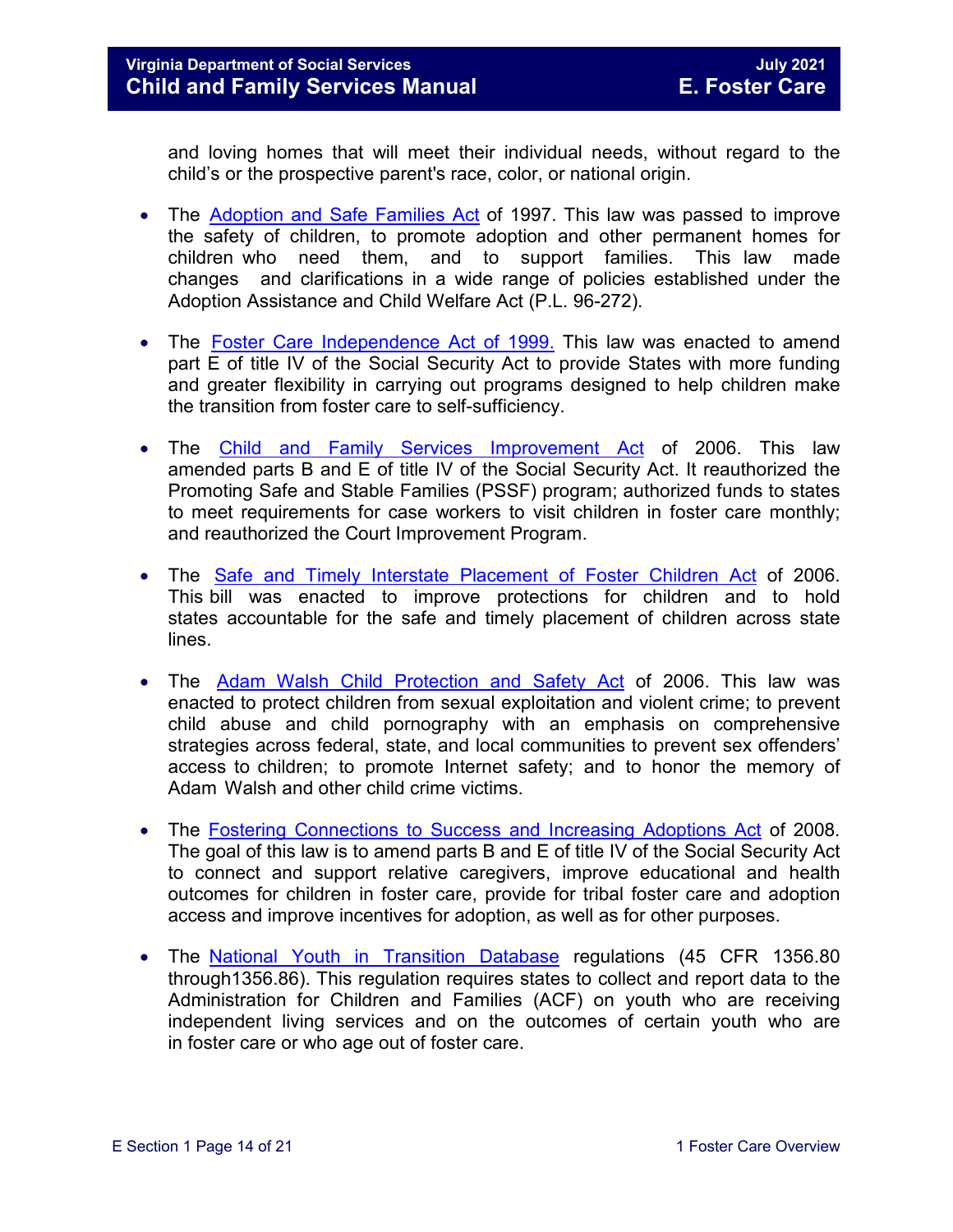## **Virginia Department of Social Services July 2021 Child and Family Services Manual E. Foster Care**

- The [Patient Protection and Affordable Care Act](https://www.gpo.gov/fdsys/pkg/PLAW-111publ148/content-detail.html) (P.L. 111-148). This law, passed in 2010, is intended to decrease the number of people without health care coverage.
- The Child and Family [Services Improvement](https://www.gpo.gov/fdsys/pkg/PLAW-112publ34/content-detail.html) and Innovation Act (P.L. 112- 34) was signed into law in September 2011. This law amended and expanded parts B and E of title IV of the Social Security Act. The law expands the requirements of how agencies monitor and treat emotional trauma in addition to other health needs identified through screenings and requires states to establish protocols for the appropriate use and monitoring of psychotropic medications. The law also increases the standard for monthly visits with children by the service worker to at least fifty percent in the residence of the child. The law also requires educational stability at each placement change vs. only when coming into care. It also requires that each youth, 16 and older, in foster care receive a copy of any consumer credit report each year until discharged from foster care. The youth is also to be assisted in interpreting the credit report and resolving any inconsistencies.
- ucational stability at each placement change vs. of<br>the side of requires that each youth, 16 and older, in fost<br>consumer credit report each year until discharged<br>salso to be assisted in interpreting the credit report<br>cies. • [The Preventing Sex Trafficking and Strengthening Families Act](https://www.congress.gov/113/plaws/publ183/PLAW-113publ183.pdf) (P.L. 113-183) was signed into law in September 2014. In addition to protecting children and youth at risk of sex trafficking, it also includes provisions for improving opportunities for children in foster care and supporting permanency. The law requires states to implement a plan to locate and respond to children who run away from foster care, report to law enforcement authorities any instances of sex trafficking, and to collect data regarding children in foster care who have been the victims of sex trafficking. Additionally, states are required to develop a reasonable and prudent parent standard for a foster child's participation in age and developmentally appropriate social, recreational and extracurricular activities. The law also limits the goals of Another Planned Permanent Living Arrangement and Permanent Foster Care to youth 16 years of age or older and prescribes requirements for approval of the foster care plan. Youth who age out of foster care at age 18 shall be provided with certain documentation and all youth age 14 and older shall be given the opportunity to participate in case planning and choose up to two members of their team.
- [The Family First Prevention Services Act \(Family First\)](https://www.congress.gov/115/plaws/publ123/PLAW-115publ123.pdf) was enacted by Congress on February 9, 2018 as part of the larger Bipartisan Budget Act (BBA), and represents the most significant re-write of title IV of the Social Security Act since 1981. Family First enables states to use federal funds under parts B and E of title IV of the Social Security Act to provide enhanced support to children and families and prevent foster care placements by providing the following: i) mental health and treatment *for substance use disorders*, (ii) prevention and treatment services, (iii) in-home parent skill-based programs, and (iv) kinship navigator services. Additionally, Family First provides the tools and resources necessary to allow Virginia's social services system to focus on prevention in order to keep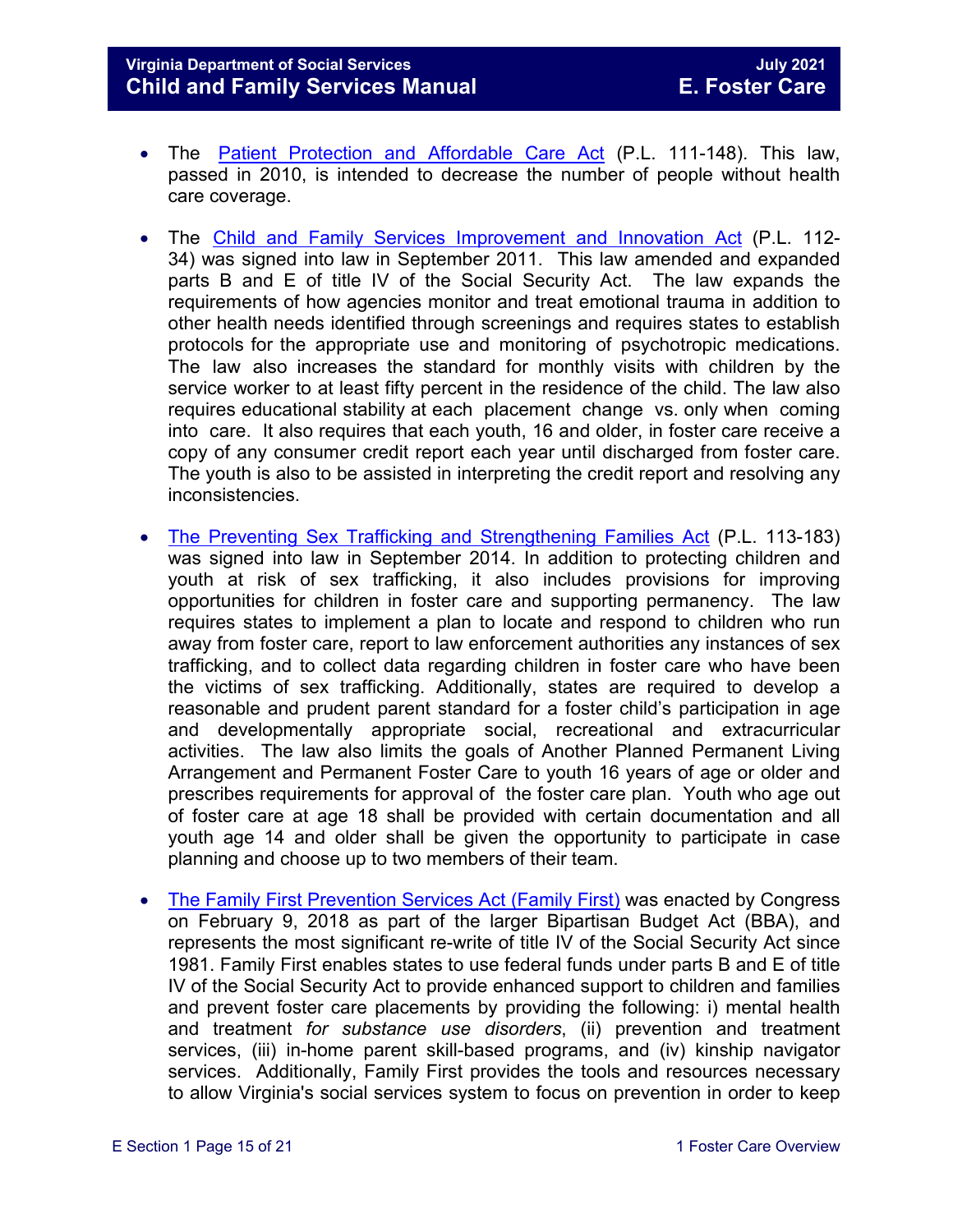children safely with their families and not enter foster care so that they have a better chance of growing-up in the least restrictive setting.

The amount of financial participation by the federal government is dependent upon compliance with federal regulations. Requirements are also in state laws pertaining to foster care and the Children's Services Act (Chapter 52 of title 2.2 of the Code of Virginia §§ [2.2-5200](https://law.lis.virginia.gov/vacode/2.2-5200/) through [2.2-5214\)](https://law.lis.virginia.gov/vacode/2.2-5214/).

## **1.4 Practice principles**

artments of Social Services, Juvenile Justice, Edupomental Services, and the Office of Comprehens<br>central to our decision making; present in all of our<br>hat we have with a child or family. Decisions that<br>I be supported and The Virginia Children's Services System Practice Model sets forth a vision for the services that are delivered by all child-serving agencies across the Commonwealth, especially the Departments of Social Services, Juvenile Justice, Education, Behavioral Health and Developmental Services, and the Office of Comprehensive Services. The practice model is central to our decision making; present in all of our meetings; and in every interaction that we have with a child or family. Decisions that are based on the practice model will be supported and championed. Guided by this model, our process to continuously improve services for children and families will be rooted in the best of practices, the most accurate and current data available, and with the safety and wellbeing of children and families as the fixed center of our work.

These guiding principles for permanency services in Virginia shall be incorporated in all decisions in case planning and service delivery for children in foster care and their families. To achieve permanency for children in foster care, services provision shall be timely and based on the following principles:

#### **We believe that all children and communities deserve to be safe**.

- Safety comes first. Every child has the right to live in a safe home, attend a safe school, and live in a safe community. Ensuring safety requires a collaborative effort among family, agency staff, and the community.
- We value family strengths, perspectives, goals, and plans as central to creating and maintaining child safety, and recognize that removal from home is not the only way to ensure child or community safety.
- In our response to safety and risk concerns, we reach factuallysupported conclusions in a timely and thorough manner.
- Participation of parents, children, extended family, and community stakeholders is a necessary component in assuring safety.
- We separate caregivers who present a threat to safety from children in need of protection. When court action is necessary to make a child safe, we use our authority with respect and sensitivity.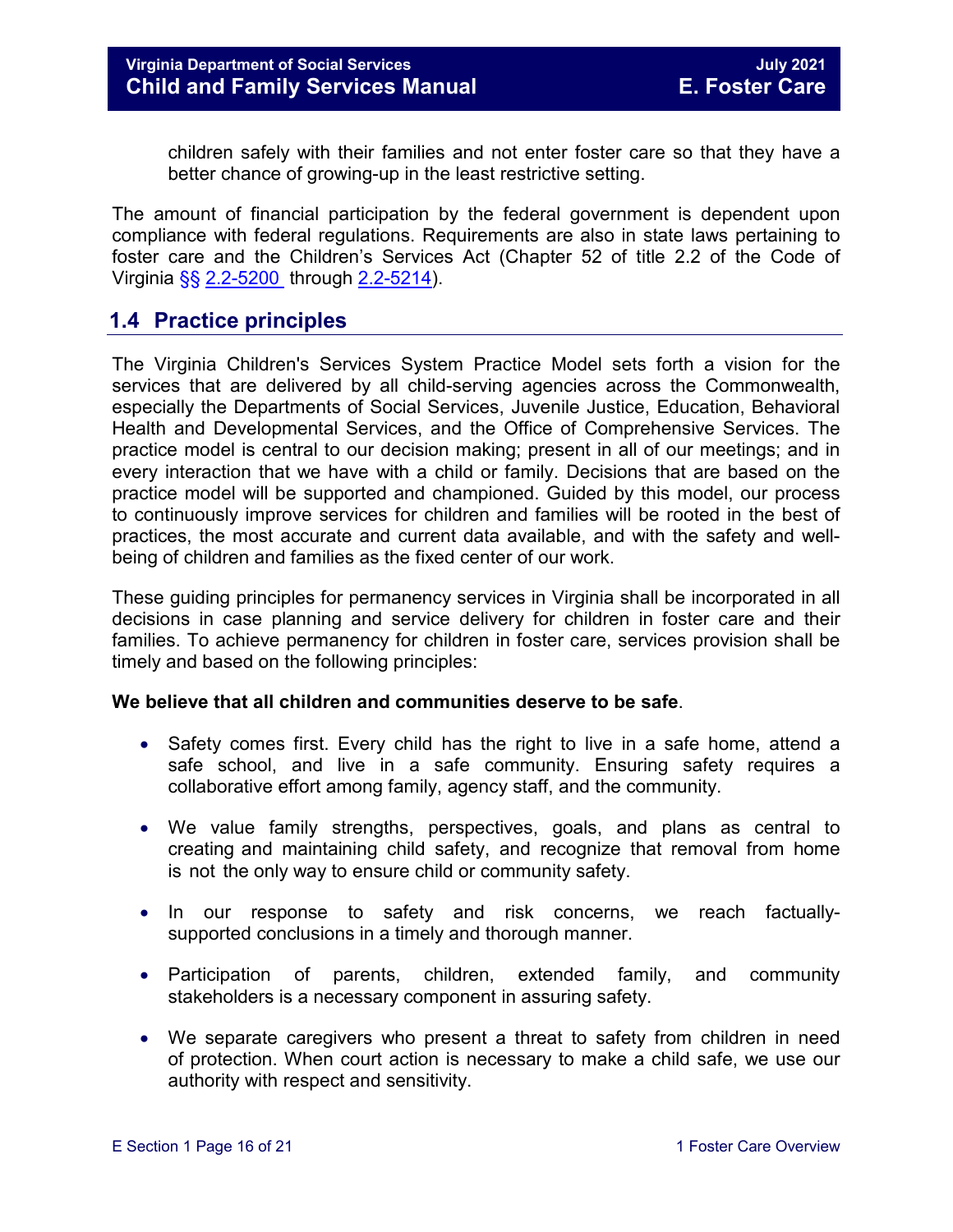#### **We believe in family, child, and youth-driven practice.**

- Children and families have the right to have a say in what happens to them and will be treated with dignity and respect. The voices of children, youth, and parents are heard, valued, and considered in the decision making regarding safety, permanency, and well-being, as well as in service and educational planning and in placement decisions.
- Each individual's right to self-determination will be respected within the limits of established community standards and laws.
- We recognize that family members are the experts about their own families. It is our responsibility to understand children, youth, and families within the context of their own family rules, traditions, history, and culture.
- Children have a right to connections with their biological family and other caring adults with whom they have developed emotional ties.
- Insibility to understand children, youth, and families<br>family rules, traditions, history, and culture.<br>ave a right to connections with their biological<br>s with whom they have developed emotional ties.<br>e families in a delibe • We engage families in a deliberate manner. Through collaboration with families, we develop and implement creative, individual solutions that build on their strengths to meet their needs. Engagement is the primary door through which we help youth and families make positive changes.

## **We believe that children do best when raised in families.**

- Children should be reared by their families whenever possible.
- Keeping children and families together and preventing entry into any type of out- of-home placement is the best possible use of resources.
- Children are best served when we provide their families with the supports necessary to raise them safely. Services to preserve the family unit and prevent family disruption are family-focused, child-centered, and communitybased.
- People can and do make positive changes. The past does not necessarily limit their potential.
- When children cannot live safely with their families, the first consideration for placement will be with kinship connections capable of providing a safe and nurturing home. We value the resources within extended family networks and are committed to seeking them out.
- When placement outside the extended family is necessary, we encourage healthy social development by supporting placements that promote family, sibling, and community connections.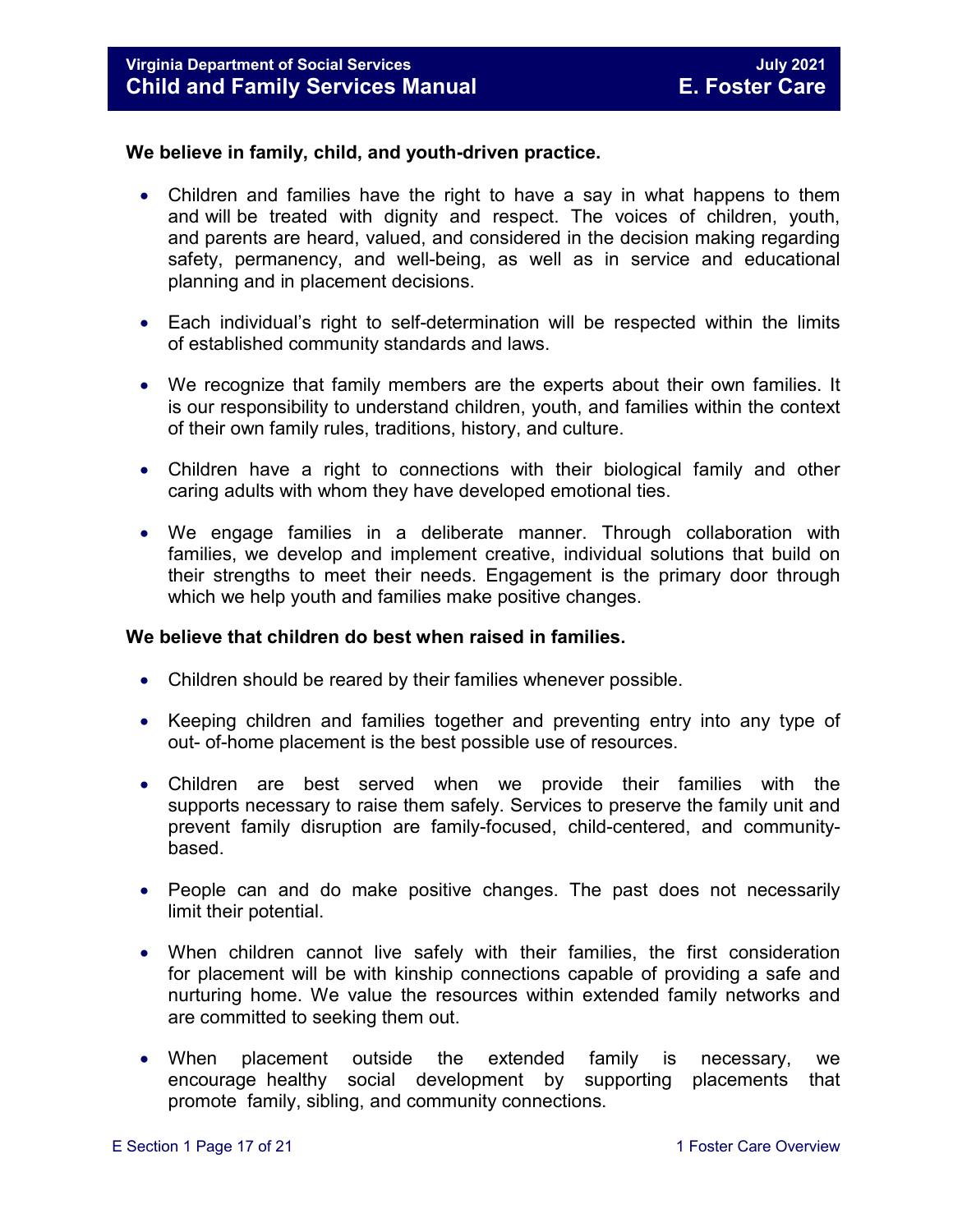- Children's needs are best served in a family that is committed to the child.
- Placements in non-family settings should be temporary, should focus on individual children's needs, and should prepare them for return to family and community life.

#### **We believe that all children and youth need and deserve a permanent family**.

- Lifelong family connections are crucial for children and adults. It is our responsibility to promote and preserve kinship, sibling, and community connections for each child. We value past, present, and future relationships that consider the child's hopes and wishes.
- Permanency is best achieved through a legal relationship such as parental custody, adoption, kinship care, or guardianship. Placement stability is not permanency.
- Planning for children is focused on the goal of preserving their family, reunifying their family, or achieving permanency with another family.
- explides the divisions.<br>
Section of the set of the set of the set of the set of the set of the set of the set of the set of the set of<br>
DRAFT Are controllern is focused on the goal of preser<br>
or children is focused on the • Permanency planning for children begins at the first contact with the children's services system. We proceed with a sense of urgency until permanency is achieved. We support families after permanency to ensure that family connections are stable.

#### **We believe in partnering with others to support child and family success in a system that is family-focused, child-centered, and community-based.**

- We are committed to aligning our system with what is best for children, youth, and families.
	- o Our organizations, consistent with this practice model, are focused on providing supports to families in raising children. The practice model should guide all of the work that we do. In addition to practice alignment, infrastructure and resources must be aligned with the model. For example, training, policy, technical assistance, and other supports must reinforce the model.
	- o We take responsibility for open communication, accountability, and transparency at all levels of our system and across all agencies. We share success stories and best practices to promote learning within and across communities and share challenges and lessons learned to make better decisions.
	- o Community support is crucial for families in raising children.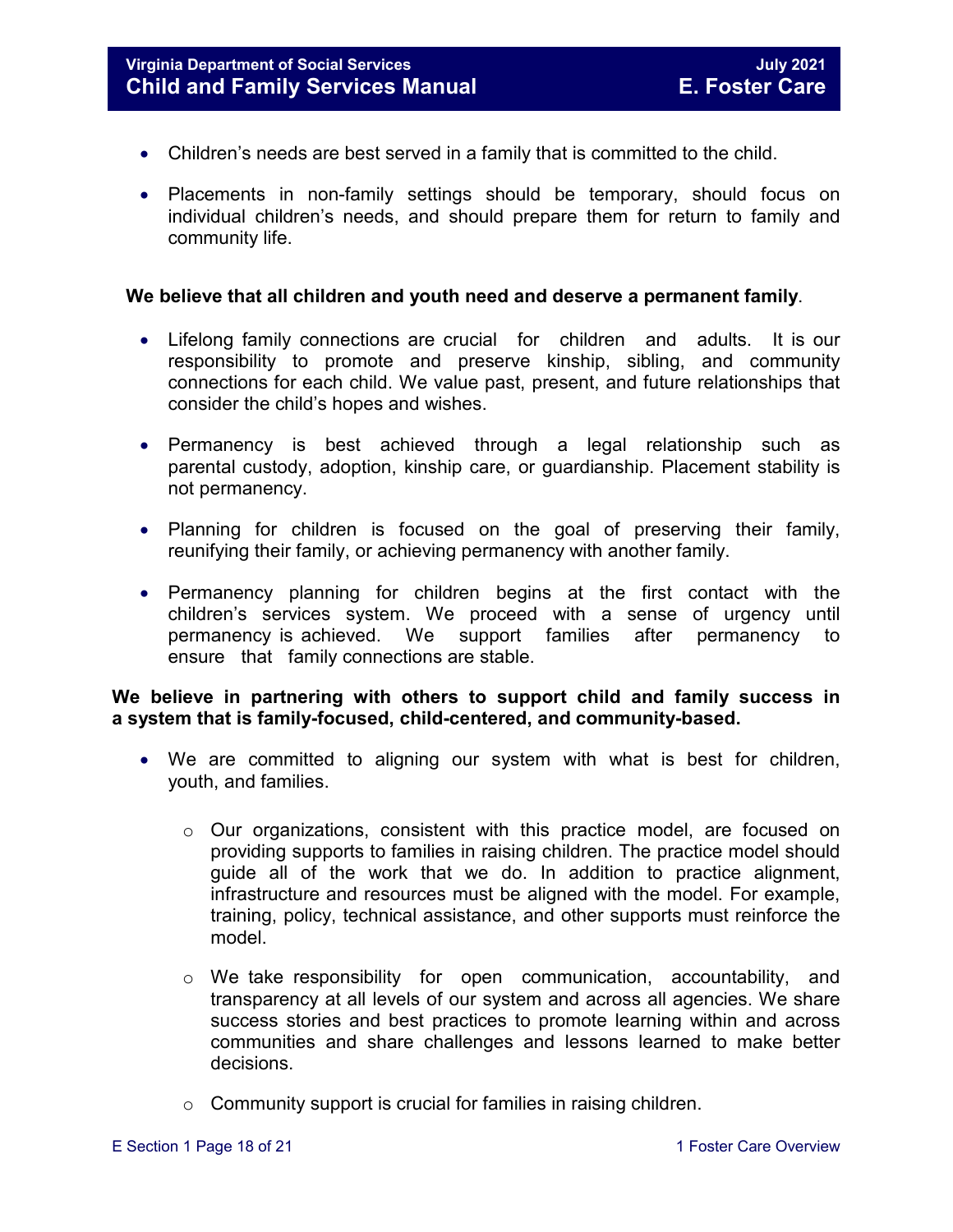## **Virginia Department of Social Services**<br> **Child and Family Services Manual Child and Family Services Manual Child and Family Services Manual Child and Family Services Manual**

- We are committed to working across agencies, stakeholder groups, and communities to improve outcomes for the children, youth, and families we serve.
	- o Services to families must be delivered as part of a total system with cooperation, coordination, and collaboration occurring among families, service providers, and community stakeholders.
	- $\circ$  All stakeholders share responsibility for child safety, permanence, and well-being. As a system, we will identify and engage stakeholders and community members around our practice model to help children and families achieve success in life, safety, life in the community, family- based placements, and lifelong family connections.
	- o We will communicate clearly and often with stakeholders and community members. Our communication must reinforce the belief that children and youth belong in family and community settings and that system resources must be allocated in a manner consistent with that belief.
- Il communicate clearly and often with stakeholders. Our communication must reinforce the belief belong in family and community settings a<br>ces must be allocated in a manner consistent with tl<br>committed to working collaborat • We are committed to working collaboratively to ensure that children with disabilities receive the supports necessary to enable them to receive their special education services within the public schools. We will collaboratively plan for children with disabilities who are struggling in public school settings to identify services that may prevent the need for private school placements, recognizing that the provision of such services will maximize the potential for these children to remain with their families and within their communities.

#### **We believe that how we do our work is as important as the work we do.**

- The people who do this work are our most important asset. Children and families deserve trained, skillful professionals to engage and assist them. We strive to build a workforce that works in alignment with our practice model. These professionals are supported in this effort through open dialogue, clear policy, excellent training and supervision, formal and informal performance evaluation, and appropriate resource allocation.
- As with families, we look for strengths in our organization. We are responsible for creating and maintaining a supportive working and learning environment and for open, respectful communication, collaboration, and accountability at all levels.
- Our organizations are focused on providing high quality, timely, efficient, and effective services.
- Relationships and communication among staff, children, families, and community providers are conducted with genuineness, empathy, and respect.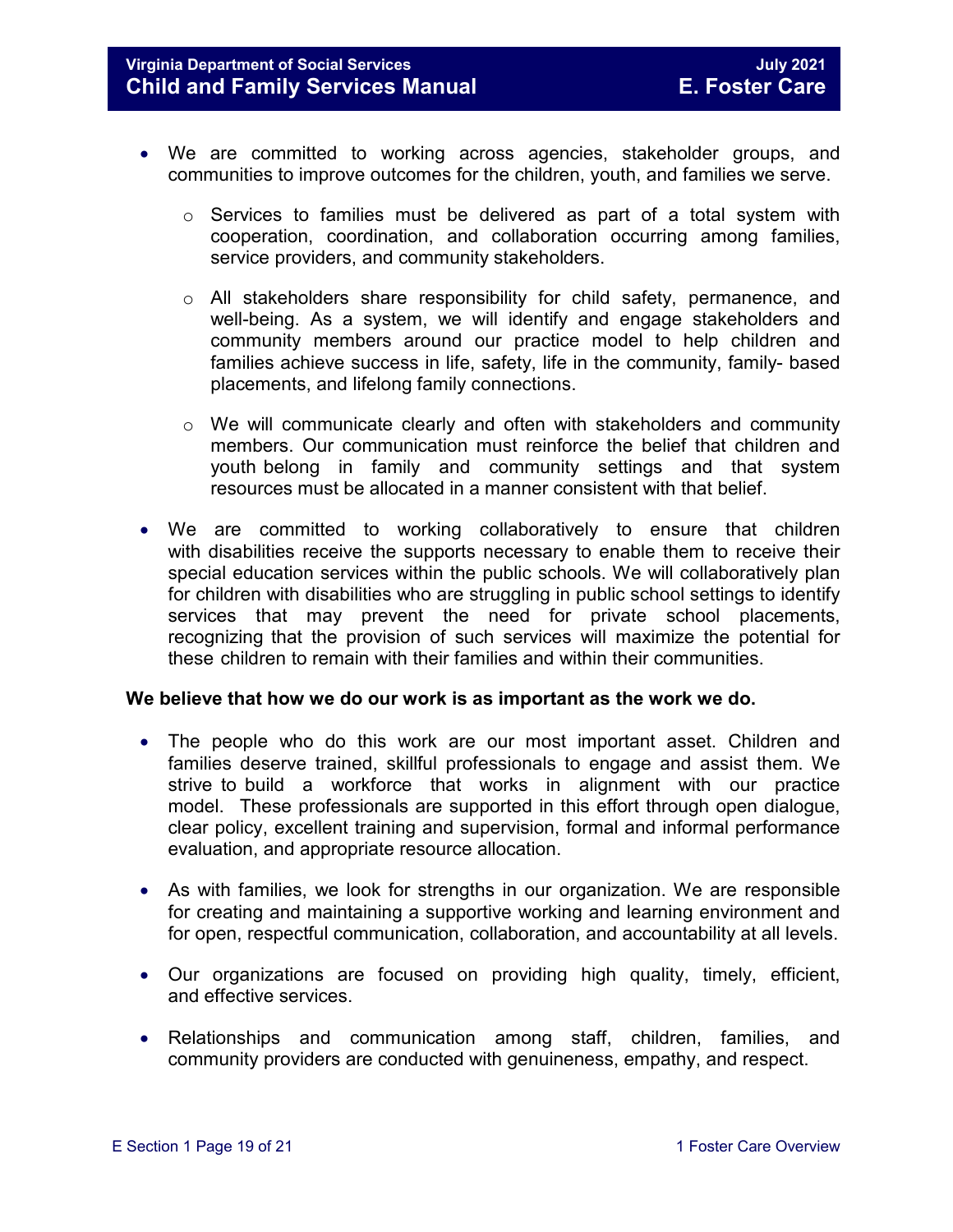## **Virginia Department of Social Services**<br> **Child and Family Services Manual Child and Family Services Manual Child and Family Services Manual Child and Family Services Manual**

- The practice of collecting and sharing data and information is a nonnegotiable part of how we continually learn and improve. We will use data to inform management, improve practice, measure effectiveness, and guide policy decisions. We must strive to align our laws so that collaboration and sharing of data can be achieved to better support our children and families.
- As we work with children, families, and their teams, we clearly share with them our purpose, role, concerns, decisions, and responsibility.

# **1.5 Organization of manual**

In about funding for a particular service in the described and directions for documentation of action with a brief introduction, followed by an overa<br>s three fundamental cornerstones to help guide a<br>actice principles; 2) k The manual is organized to reflect the sequential order of practice in the field. It also includes information about funding for a particular service in the section where that service is described and directions for documentation of activities in OASIS. Most sections begin with a brief introduction, followed by an overall framework. The framework provides three fundamental cornerstones to help guide all decision-making and actions: 1) practice principles; 2) key legal citations; and 3) desired outcomes. The framework is followed by subsections delineating required procedures and effective practices. The last subsection provides resources and tools.

The following verbs are used to denote the type of action required:

- "Shall" means mandate or requirement by federal and/or state law or regulation or by State Board policy. It includes necessary actions that demonstrate or that are required to be in compliance with legal mandates, such as documentation in the OASIS.
- "Should" means effective practices that are consistent with and help achieve the practice principles, legal requirements and desired outcomes. These practices are strongly encouraged and expected, but are not mandated by law.
- "May" means an option is authorized by law or implementation may depend on circumstances.
- "Must" means a practice is mandated or required by federal and/or state laws or regulations, by State Board policy, or by VDSS guidance. "Must" includes actions that are required or necessary to demonstrate compliance with legal mandates, such as documentation in OASIS. These practices are consistent with and help achieve the practice principles, legal requirements and desired outcomes. Failure to complete required practices could expose LDSS to fiscal penalty or loss upon appeal. New requirements will use this language beginning July 1, 2020 with a full revision of existing requirements over the next year.

Extensive links are used to ease navigation across the manual.